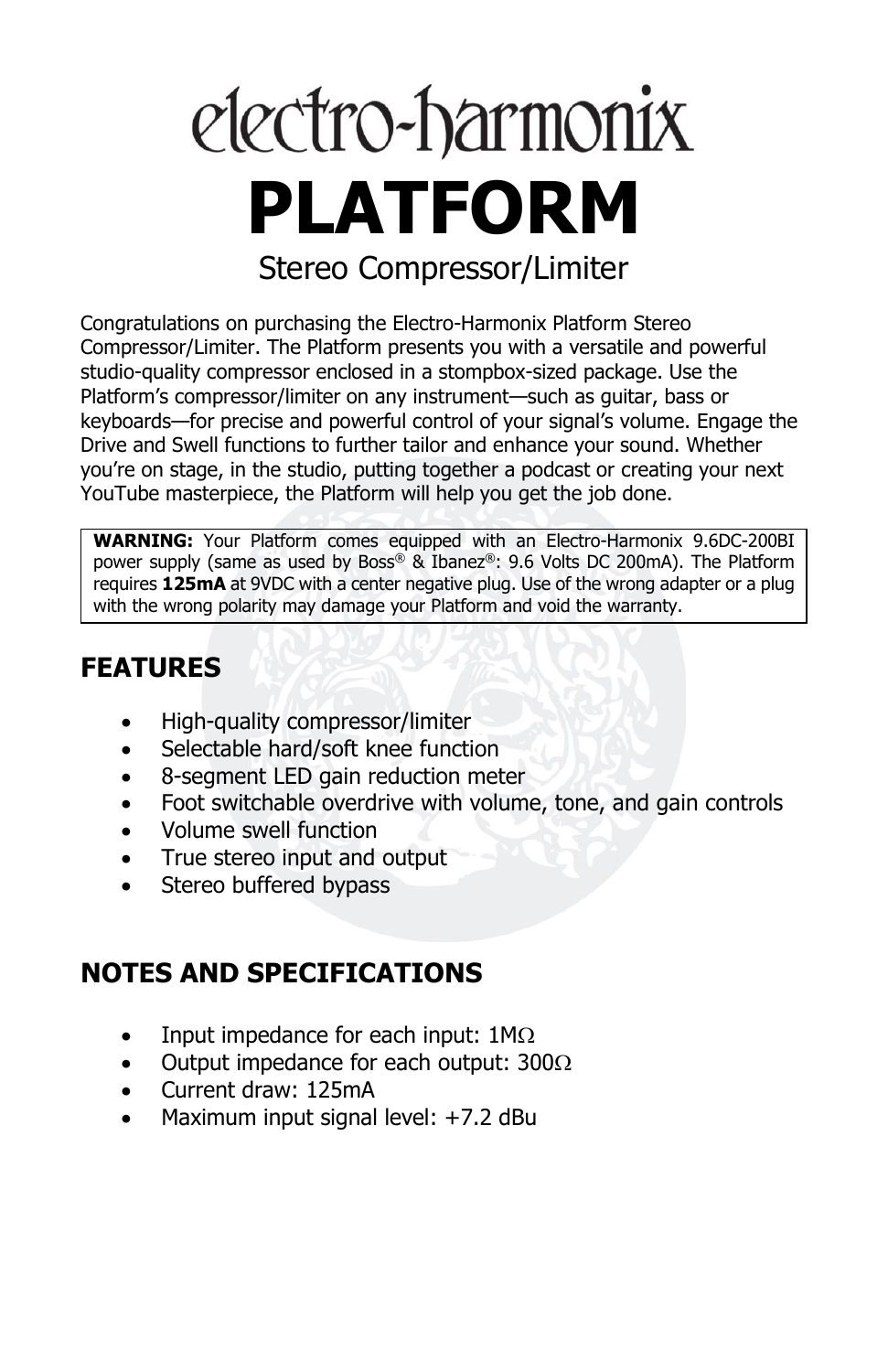# **COMPRESSOR/LIMITER CONTROLS & INDICATORS**

#### **SUSTAIN Knob**

**Compressor Mode:** Adjusts compression ratio. As you turn the **SUSTAIN** knob clockwise, the compression ratio increases. This *ratio* determines how much compression is applied to a signal once it crosses the threshold. Threshold is the volume level at which the compressor begins working on the signal. In compressor mode, the Platform's threshold level is fixed at a constant -35dB.

In practical terms, compression ratio determines how much the compressor squashes the signal level and thus how much it levels out dynamics. The higher the ratio, the more it reduces the peaks and valleys in your signal level to yield a more consistent output volume.



#### **RATIO DIAGRAM**

**Limiter Mode:** The **SUSTAIN** knob adjusts threshold level. As you turn the SUSTAIN knob clockwise, the threshold level decreases and forces the limiter to act sooner on your signal. The compression ratio is constant and practically infinite in Limiter mode.

#### **ATTACK Knob**

The **ATTACK** knob sets the amount of time delay before the compressor/limiter is activated once the input signal level reaches or exceeds the threshold setting. Turn the ATTACK knob clockwise to increase the attack time from fast to slow.

Slow ATTACK settings emphasize the initial attack and add greater pop to your notes (this is great for guitarists who like to chicken pick or play funk). Fast ATTACK settings produce a more even compression where the initial attack is compressed along with the sustained portion of your notes.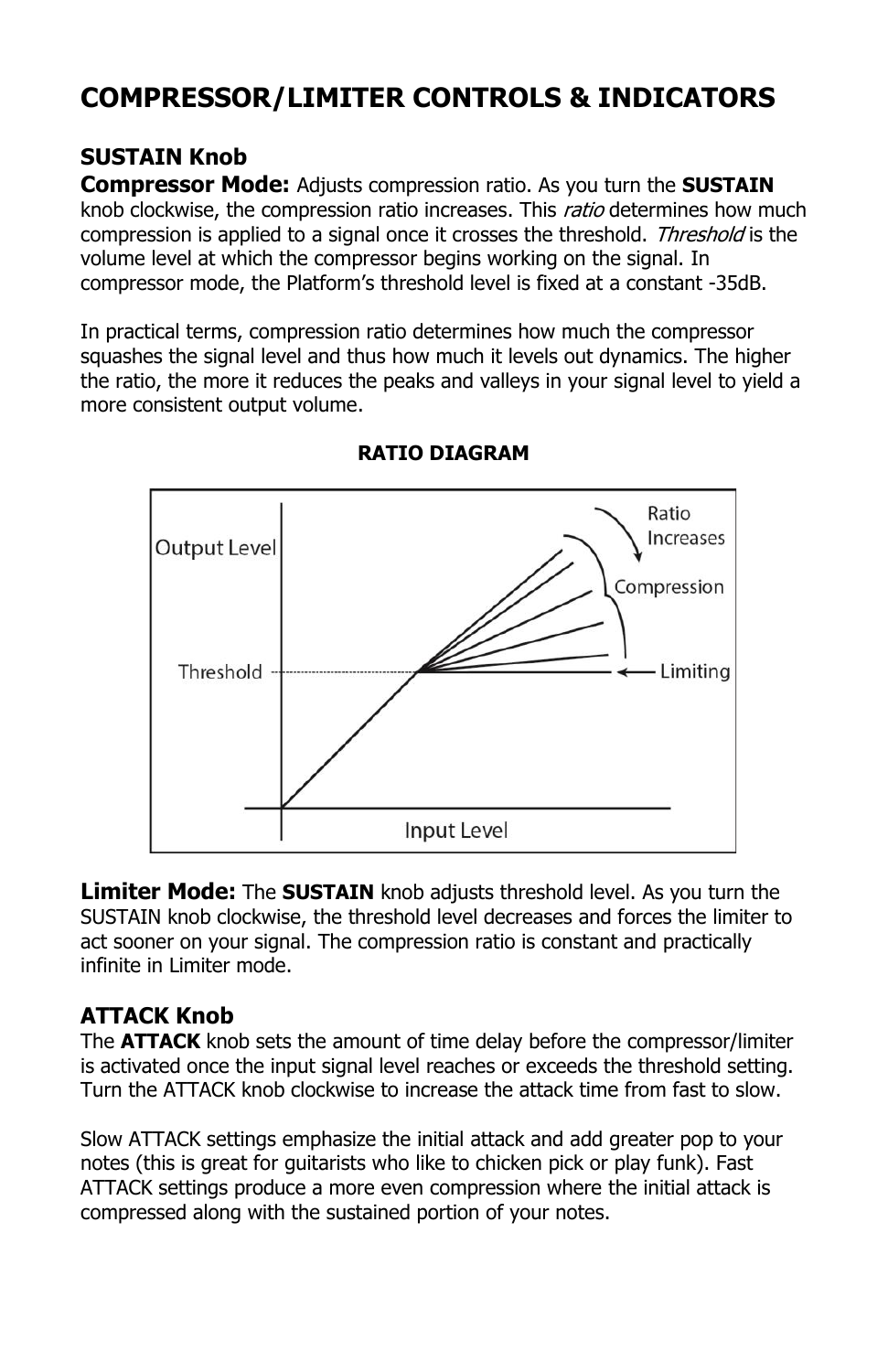#### **RELEASE Knob**

While the compressor/limiter is acting on the signal, the input may drop below the threshold setting and cause the compressor to cease working on the signal. The compressor does not stop working immediately, though. Rather, it gradually stops over a period of time that is set by the **RELEASE** knob. As you turn this knob clockwise, release time increases, or slows. Slower release settings generally result in smoother, more transparent compression with little or no audible artifacts. Slower release settings also reduce the overall output volume. Fast release settings allow for louder volumes and typically yield more noticeable compression effects such as "pumping," which is audible as unnatural level changes.

### **VOL Knob [Main Output Level]**

This control—located in the upper left corner of the pedal—is the master volume for the entire pedal. Use this control to balance your level between bypass and effect mode.

#### **KNEE Button**

The **KNEE** button changes the compression/limiting curve to produce a compression sound that is either more or less transparent. When KNEE is lit, *soft* knee compression is enabled, and the result is a softer, subtler compression. When KNEE is off (unlit), the compressor operates with a *hard knee* response and produces a more dramatic compression effect.



#### **KNEE DIAGRAM**

**HARD KNEE –** is recommended for instrumentation where you want a more obvious compression sound. Most effect pedals employ hard knee compression. Hard knee works great with guitar, bass, drums and keys.

**SOFT KNEE –** is recommended for delicate instruments or passages. It's great for vocals, strings, pads and other similar instruments where it is often important for the use of compression to be as transparent as possible.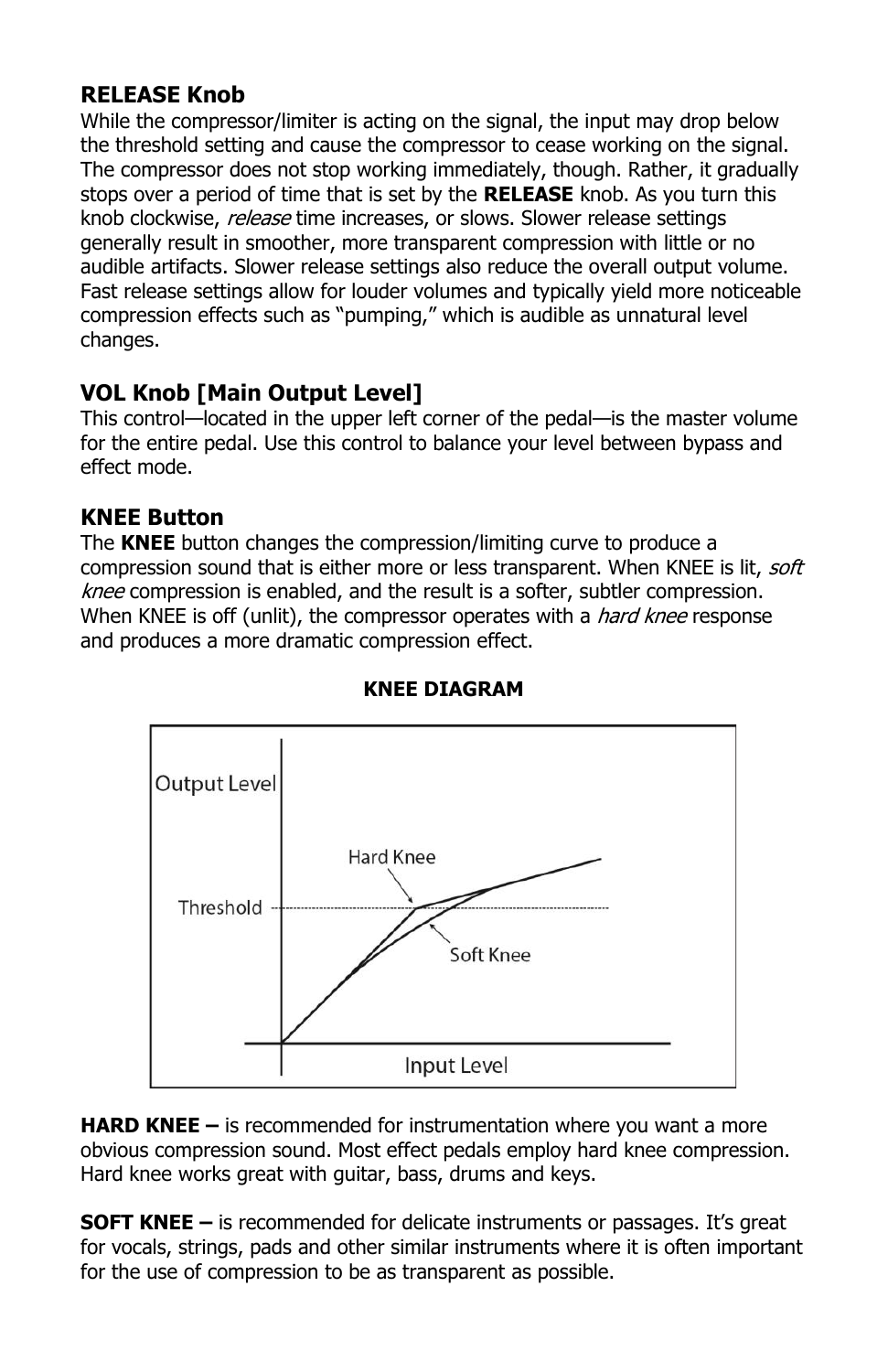#### **LIMITER Button**

Press the **LIMITER** button to engage the limiter. The button lights green to indicate that the limiter is active. A *limiter* is a compressor that is fixed at an extremely high—practically infinite—ratio. As a result, the signal level does not increase past the threshold setting. The ATTACK knob can still be used to delay the limiter's attack.

The states of the KNEE and LIMITER buttons (as well as the DRIVE footswitch) are saved in flash memory and restored each time the Platform is powered up.

#### **Bar Graph LEDs**

The eight gain reduction LEDs indicate the actual amount of gain reduction in real time. The more LEDs that are lit, the more gain reduction occurs. Each LED represents 3dB of gain reduction. The green LEDs indicate a light to medium amount of compression/limiting. The yellow LEDs suggest a heavy amount of compression. The red LED represents maximum compression.

#### **BYPASS Footswitch & LED**

Press the **BYPASS** footswitch to toggle the Platform between buffered BYPASS and EFFECT mode. The status LED, located above the BYPASS footswitch, lights when you are in EFFECT mode. When in bypass, the entire pedal is bypassed, including the Drive section, no matter the state of the Drive LED.

# **DRIVE (OVERDRIVE) CONTROLS**

#### **DRIVE Knob**

This knob controls the input gain of the overdrive section. As you turn DRIVE clockwise, the amount of overdrive saturation increases to give you a more distorted sound. Set Drive to a lower setting for a clean volume boost.

#### **TONE Knob**

The TONE knob adjusts the frequency response of the overdrive's hi-cut filter, allowing you to dial in the perfect overdrive tone.

#### **VOL Knob [Drive Level]**

The Drive VOL knob is located on the left side of the lower row of knobs, and controls the output volume of the Drive section. Use this knob to balance the output volume between Drive on and Drive off.

#### **DRIVE Footswitch & LED**

The DRIVE footswitch allows you to engage or bypass the overdrive section. When Drive is engaged, the white LED above the DRIVE footswitch lights up. The last state of the DRIVE footswitch is recalled upon power-up, as with the KNEE and LIMITER buttons.

NOTE: The Platform must be in effect mode for Drive to be heard. The Drive section will not be heard if the pedal is in bypass mode.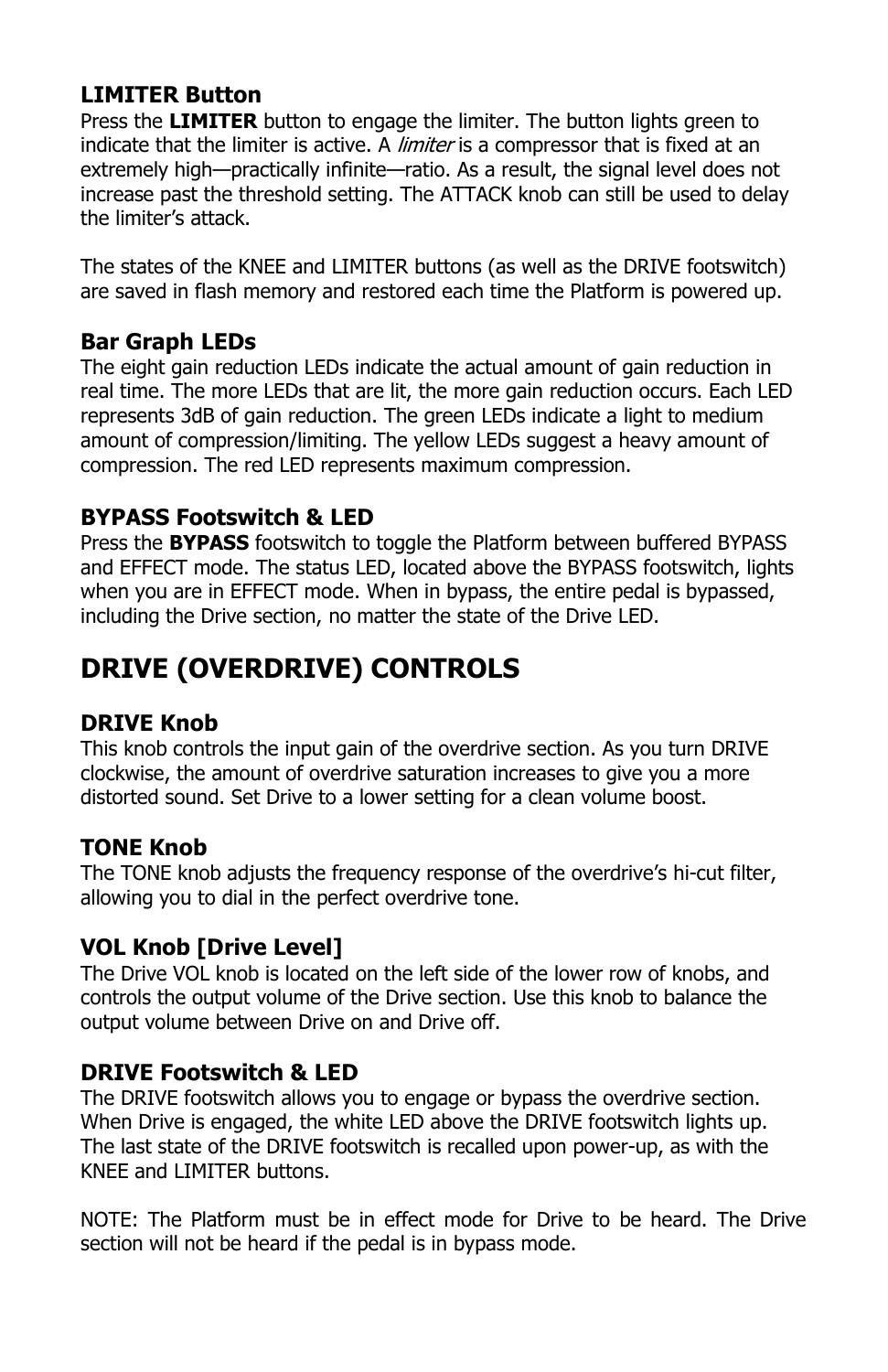# **SWELL CONTROL**

The Swell algorithm is triggered every time a new note is played. The normal attack of your instrument is replaced by a sound that fades in slowly. The Swell function is located after the overdrive and compressor functions in the signal chain, but before the main VOL knob. Swell has just one control, the SWELL knob. Swell mode works best on instruments that have a quick attack and long sustain, such as a guitar, bass, synthesizer or organ.

#### **SWELL Knob**

Adjust fade-in time with this knob. As you turn **SWELL** clockwise, the fade-in time increases. When SWELL is set to zero, the Swell effect is bypassed.

# **SIGNAL FLOW/INPUT/OUTPUT/POWER**

#### **SIGNAL PATH: Input -> Compressor/Limiter -> Overdrive -> Swell -> Output**

**MONO/L INPUT Jack –** Instrument/Line level 1/4" unbalanced input jack that accepts a maximum signal level of +7.2 dBu. Plug your instrument or output from another effects pedal into this jack. If you use just one input, we recommend using the MONO/L input. The input impedance presented at this jack is 1MΩ.

**R INPUT Jack** – Instrument/Line level 1/4" unbalanced input jack. Plug your instrument output or another effects pedal into this jack. Use this jack with the MONO/L INPUT jack for stereo use. The input impedance presented at this jack is 1MΩ. The maximum allowable signal level into this jack is +7.2 dBu. If you do not use the R INPUT jack, the Left input signal connects to the R INPUT jack.

**MONO/L OUTPUT Jack** – 1/4" unbalanced output jack. The Left output signal is sent through this jack. In Bypass, the dry signal at the Left input jack outputs to the MONO/L Output jack. The source impedance of the MONO/L OUTPUT is approximately 300Ω.

**R OUTPUT** – 1/4" unbalanced output jack. The Right output signal is sent through this jack. In Bypass, the dry signal present at the Right input jack is output to the R OUTPUT jack. If a plug is not inserted into the Right input jack then the Left signal is output on the R OUTPUT jack in both effect and bypass modes. The source impedance of the R OUTPUT is 300Ω.

#### **9V Power Jack**

Plug the output of the factory-supplied EHX9.6DC 200mA AC adapter into the 9V power jack located at the top of the Platform. The Platform draws **125mA** at 9VDC with a **center negative plug**. The Platform accepts Boss® and Ibanez® style AC Adapters capable of delivering at least 150mA.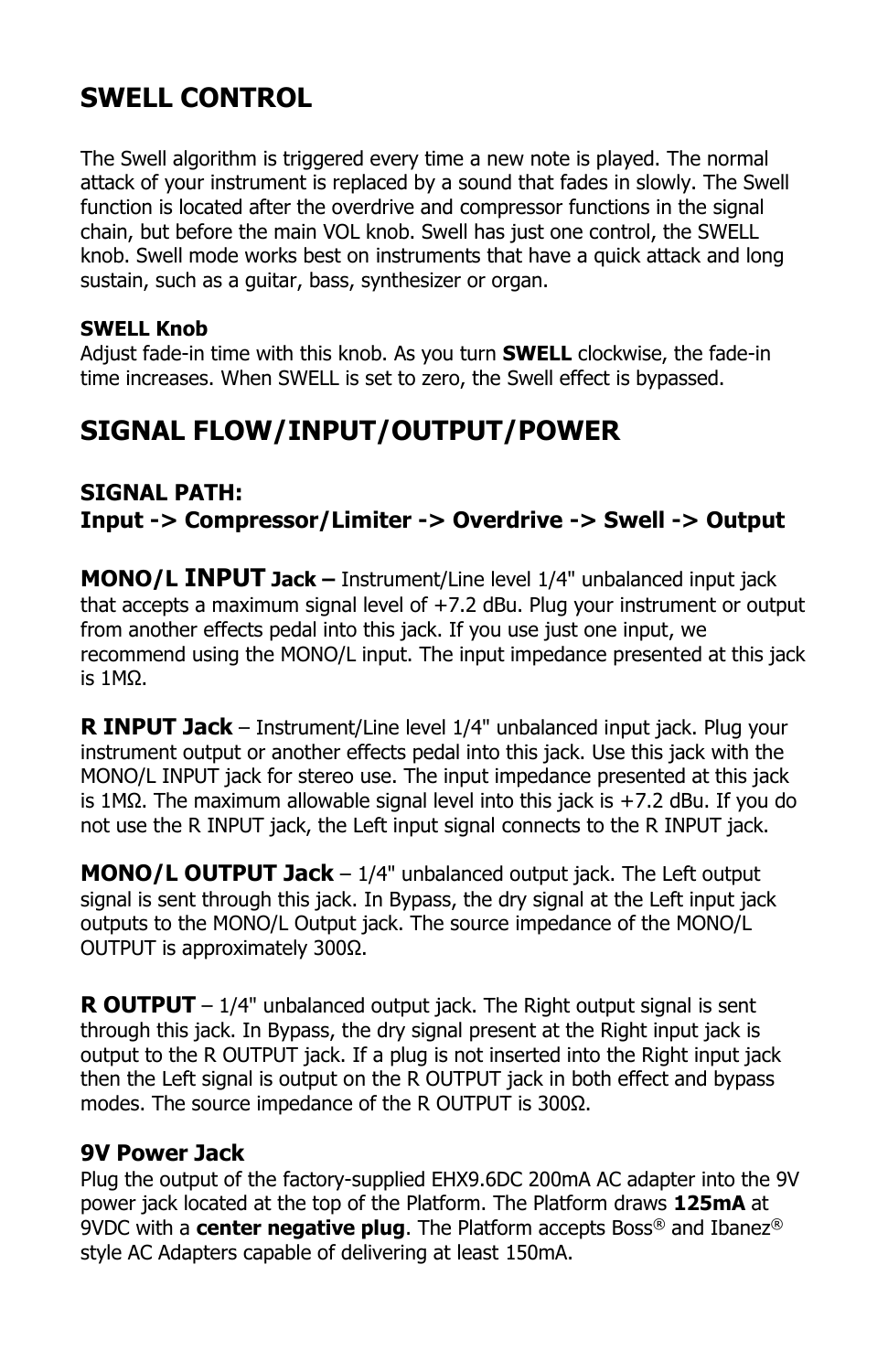# **MONO/STEREO OPERATION**

**MONO IN & OUT: Left In -> Left Out:** when using the Platform in mono, connect to the Left Input and Left Output.

#### **MONO IN, STEREO OUT: Left In -> Left Out & Right Out:** same connections as mono in and out but add the Right Output. The Right output signal will be identical to the Left Output both in effect and bypass modes.

#### **STEREO IN, STEREO OUT: Left In & Right In -> Left Out & Right Out:**

The left and right audio signals remain separate through all effects "blocks," including the Compressor/Limiter, Overdrive and Swell. The compressor's sidechain—which is the signal path that controls the compressor's gain reduction—sums together the left and right input signals to make one balanced mono signal in which to control the compressor. The sidechain acts on both left and right gain control equally so that sudden changes in the left or right input signal will not ruin the stereo balance of the source material.

NOTE: Swell remains completely separate for the left and right inputs, and so left and right fade-ins are triggered independently from each other.

# **TIPS AND TRICKS**

- **1.** When used as a guitar pedal, compressors typically perform their best near the beginning of an effects chain, usually before distortion pedals. Having said that, feel free to experiment with the Platform's location in your pedal chain; new uses for compression are waiting to be discovered!
- **2.** If you are in compressor mode with SUSTAIN at maximum and you feel like you need even more of a compression effect, turn on the LIMITER.
- **3.** If you hear pumping and would like to reduce it, try the following settings in this order:
	- increase the RELEASE knob setting
	- decrease the ATTACK knob setting
	- decrease the SUSTAIN knob setting
- **4.** If you hear clicking or too much pop at the beginning of your notes, try the following adjustments in this order:
	- decrease the ATTACK knob setting
	- increase the RELEASE knob setting
	- decrease the SUSTAIN knob setting
- **5.** The Drive section can be used as a clean volume boost: turn the DRIVE knob down below 9 o'clock, set the Drive's VOL knob to 2 o'clock or above and set TONE to taste.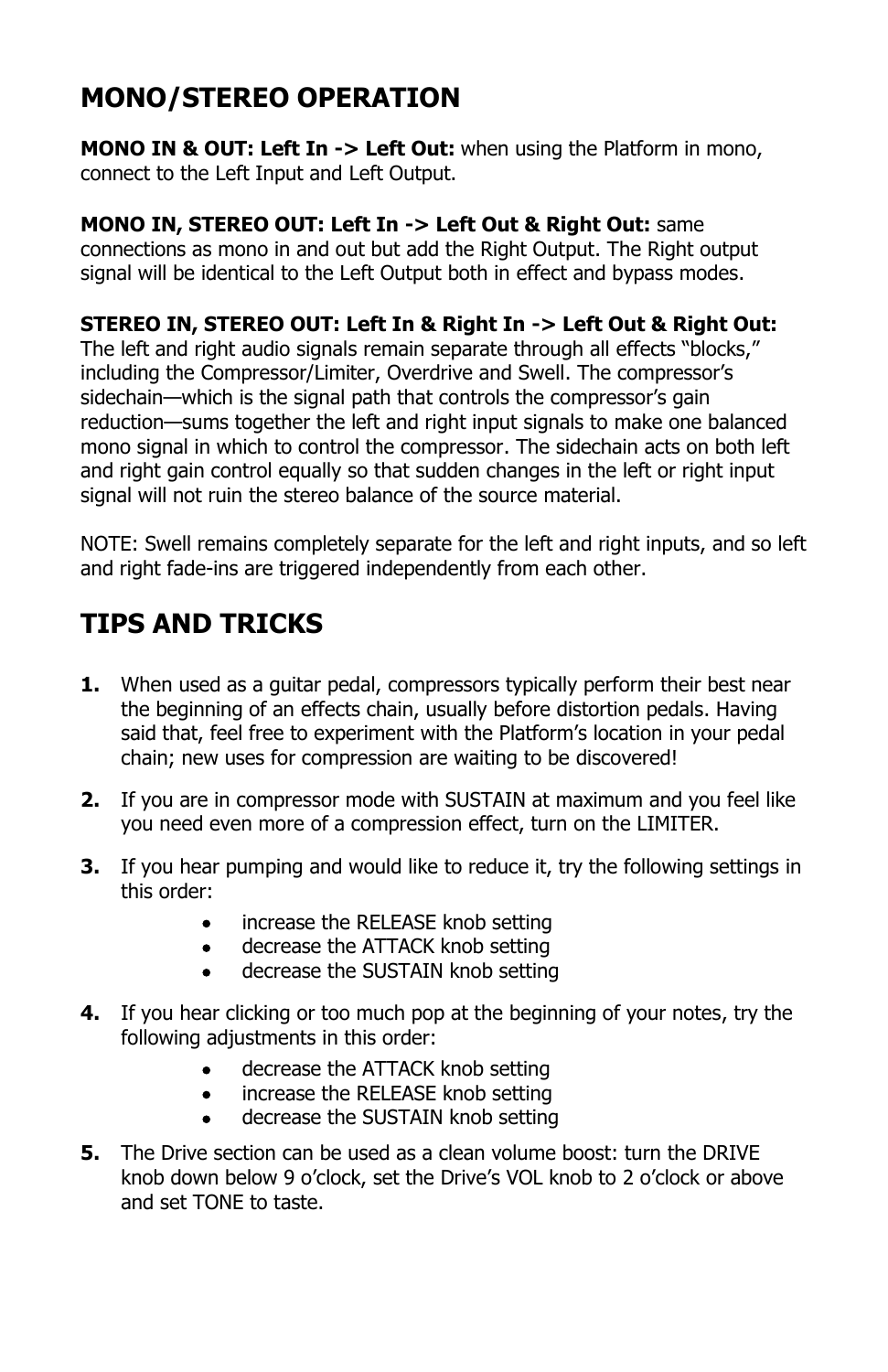#### PLATFORM SUGGESTED STARTER SETTINGS